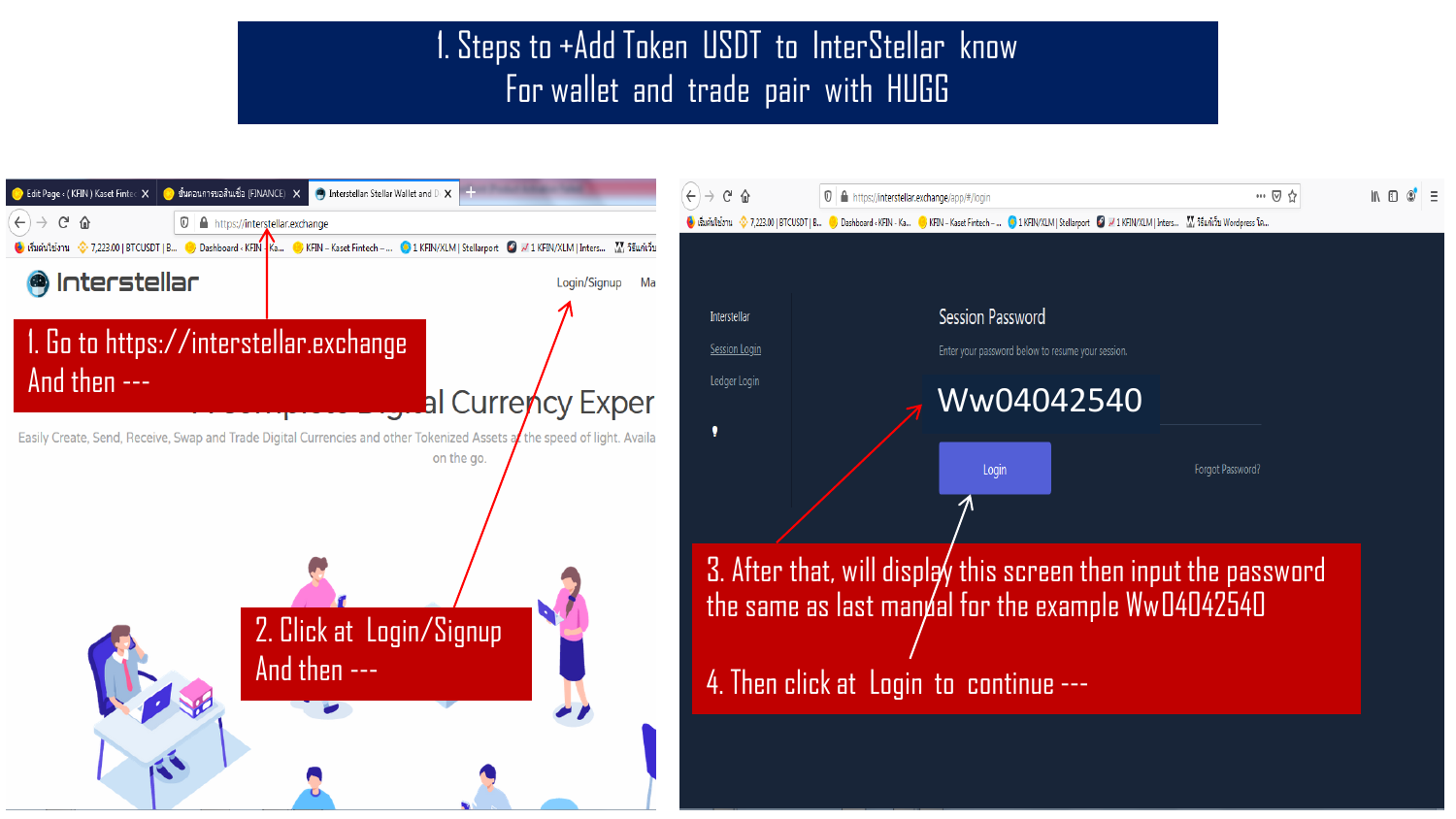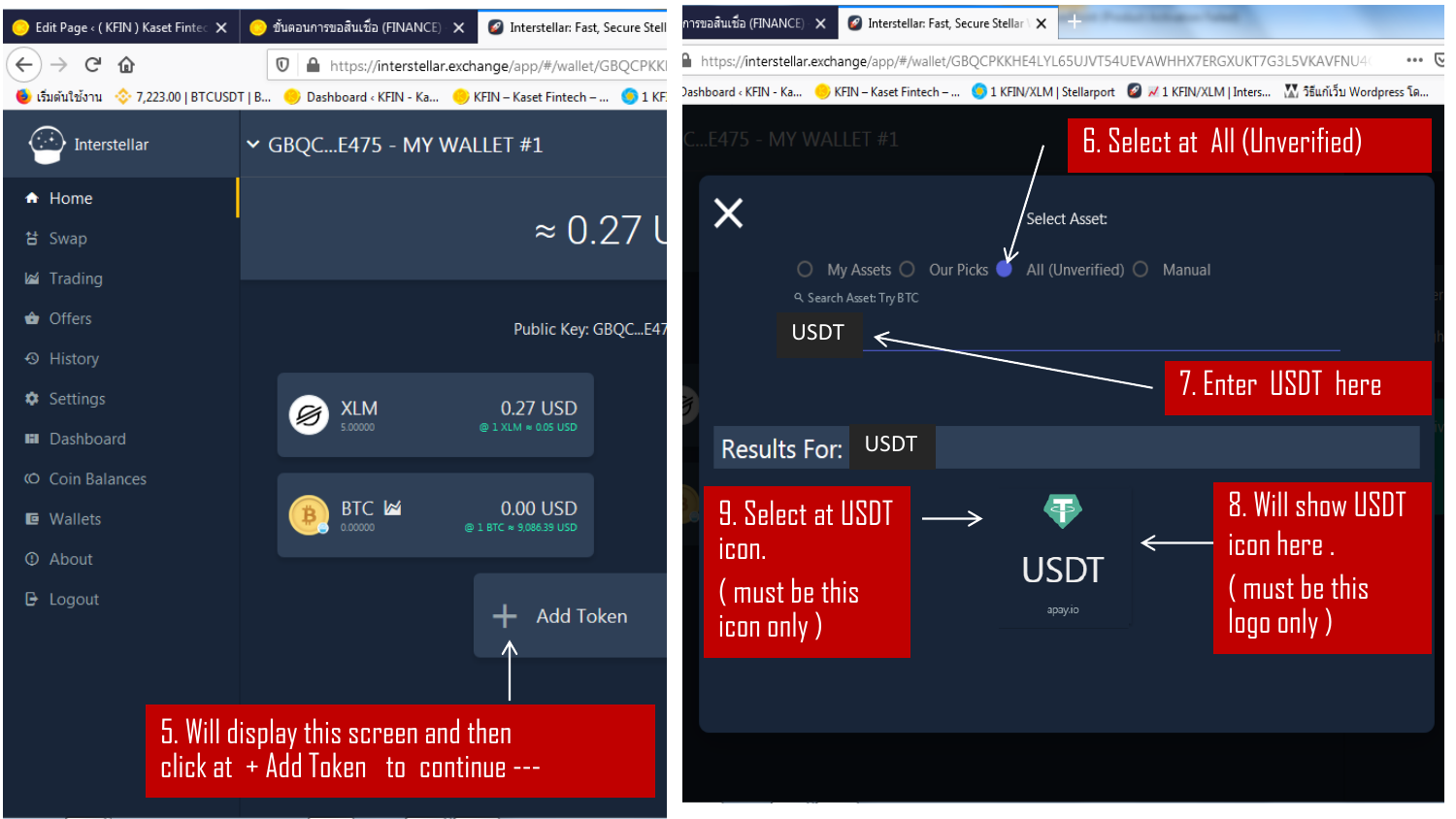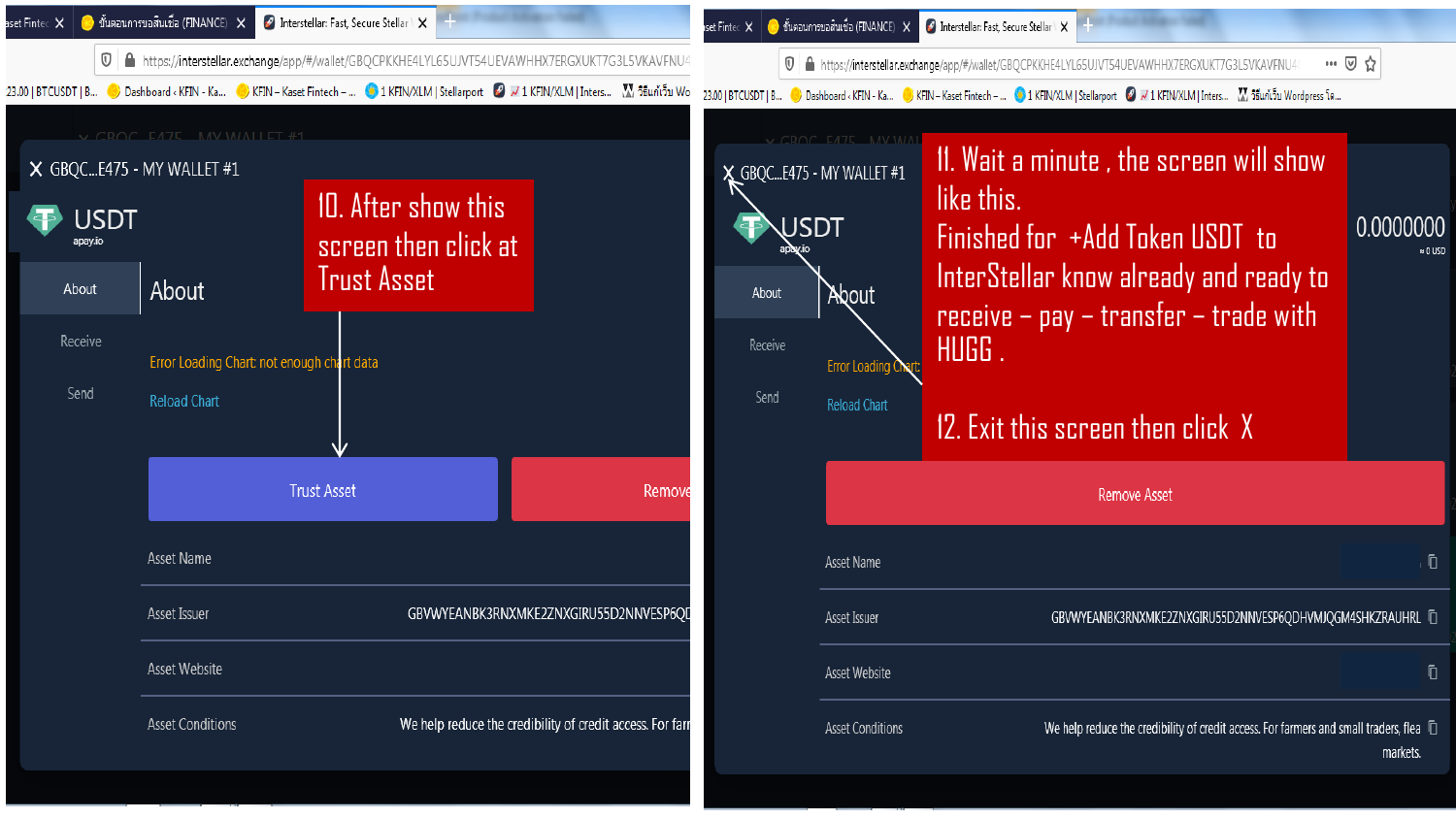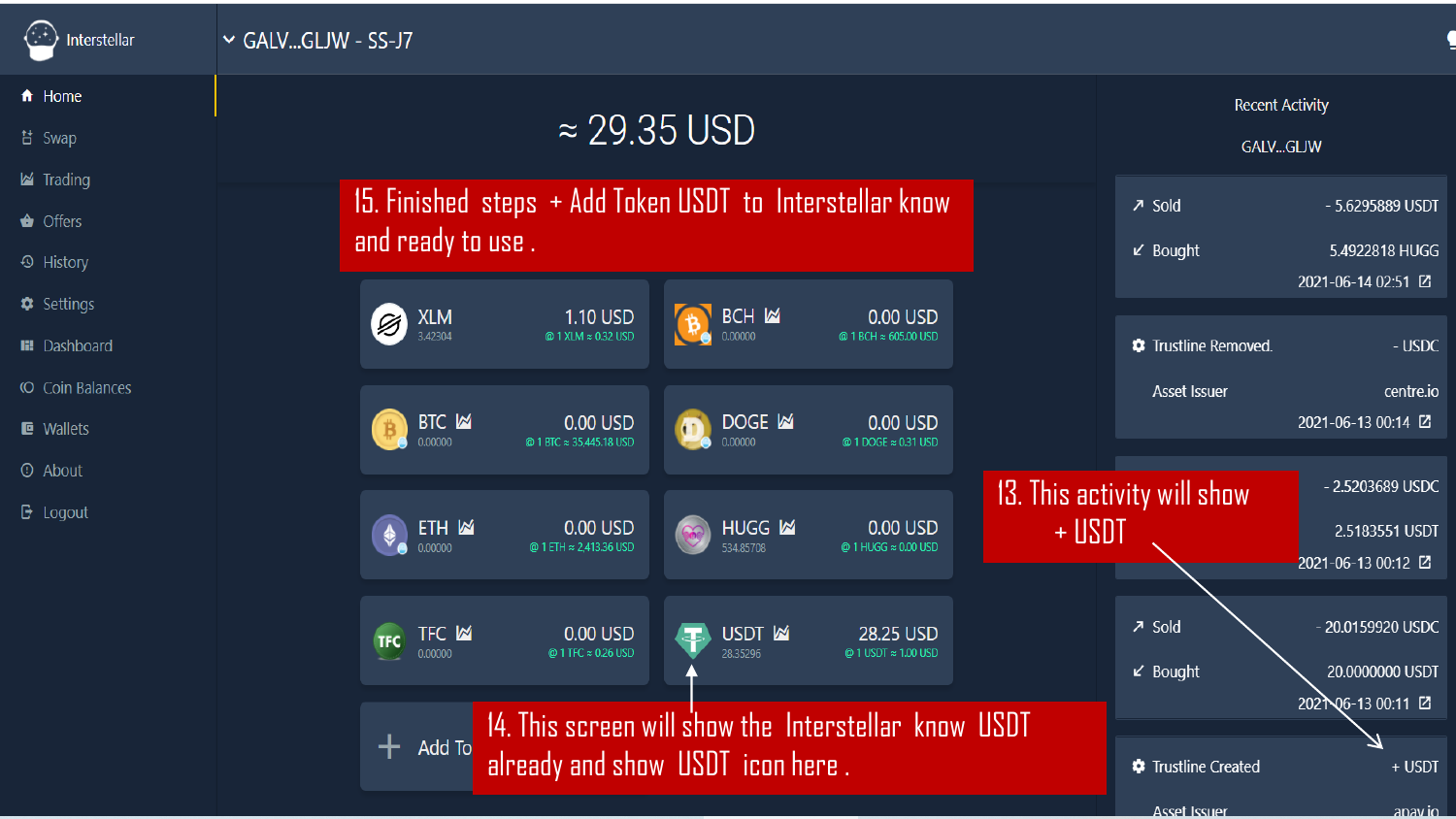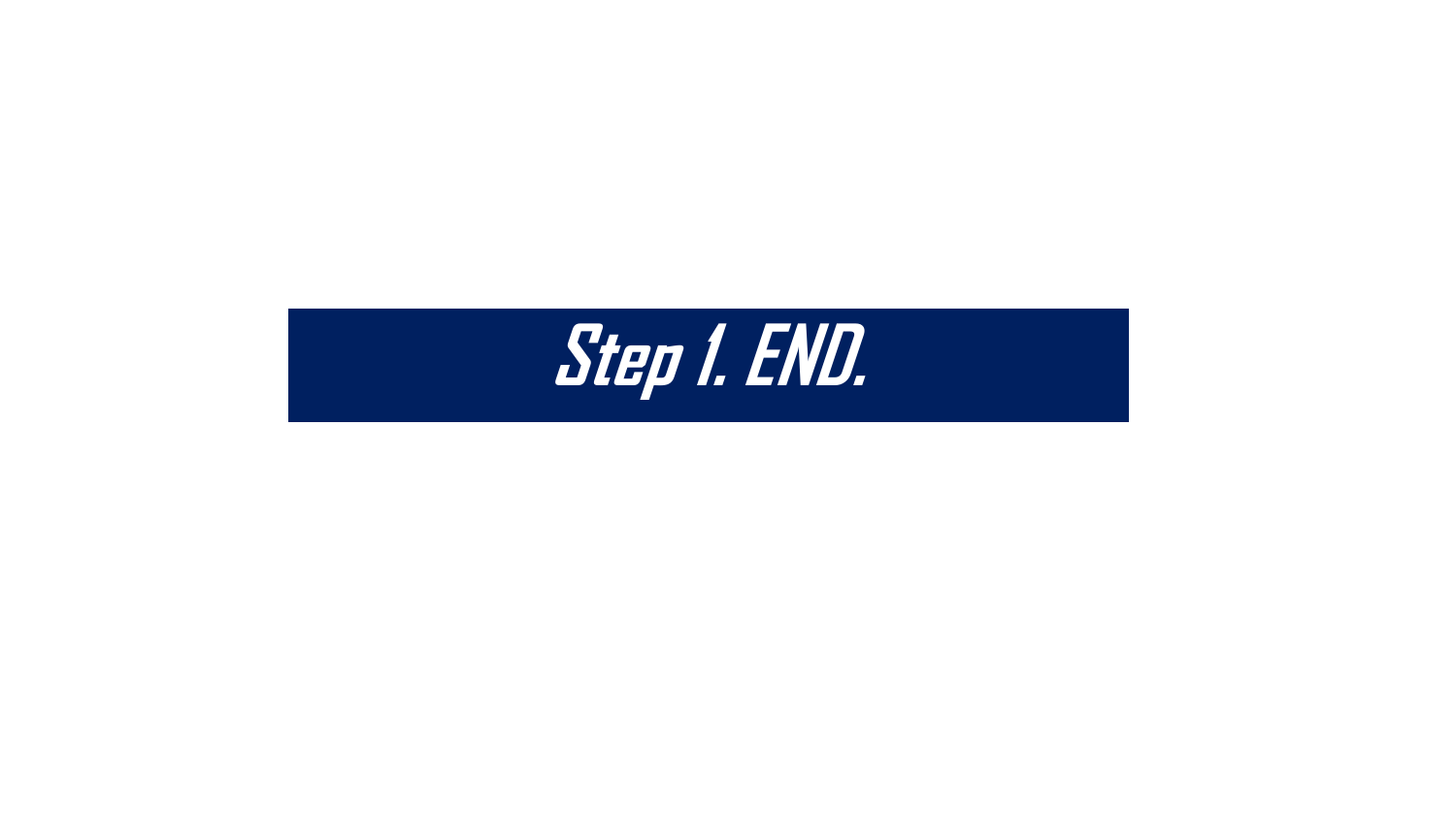|  |  |  | JW - SS-J7 |  |
|--|--|--|------------|--|
|--|--|--|------------|--|

## 2. Steps to receive or deposit USDT (ERC-20)

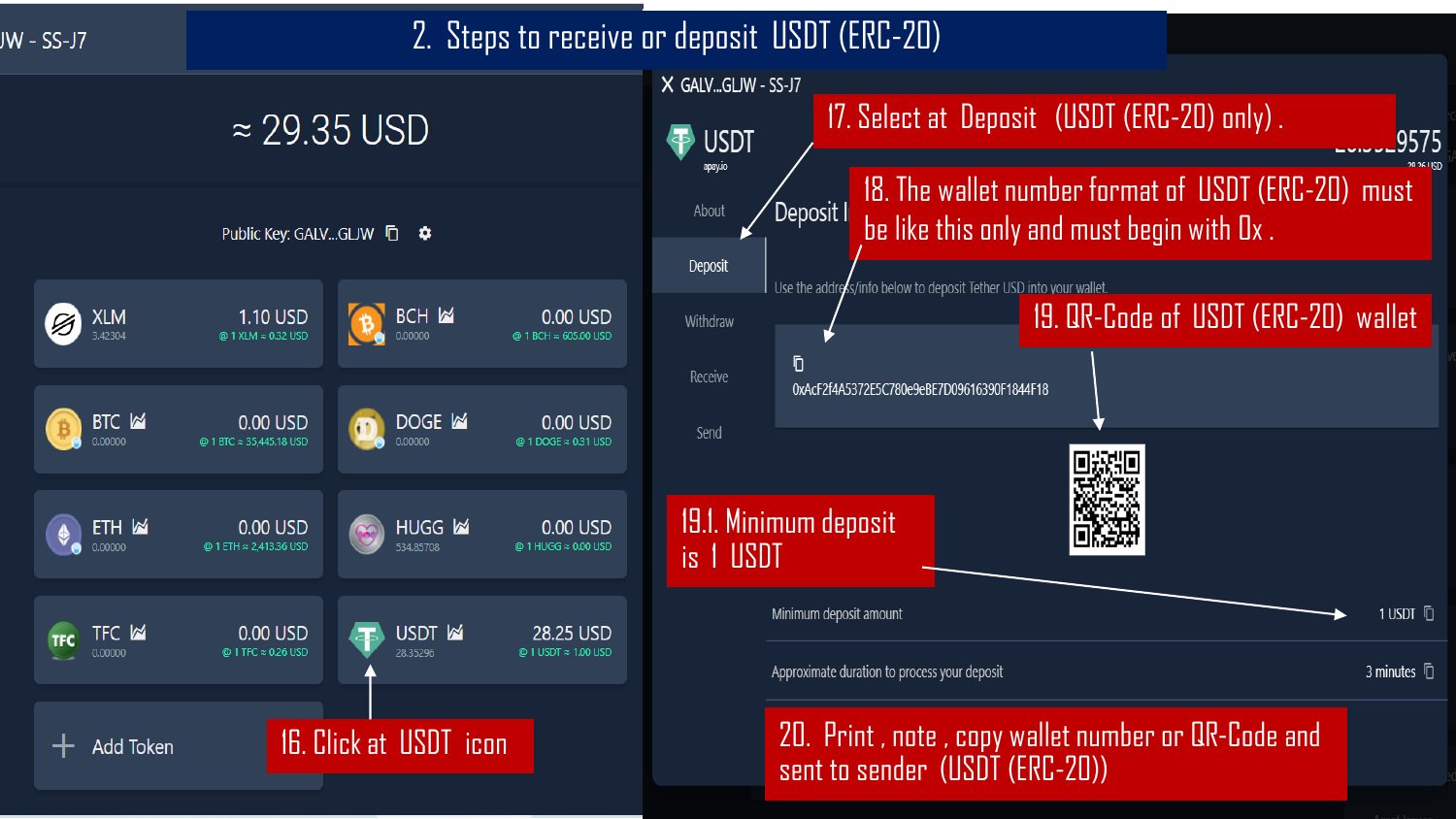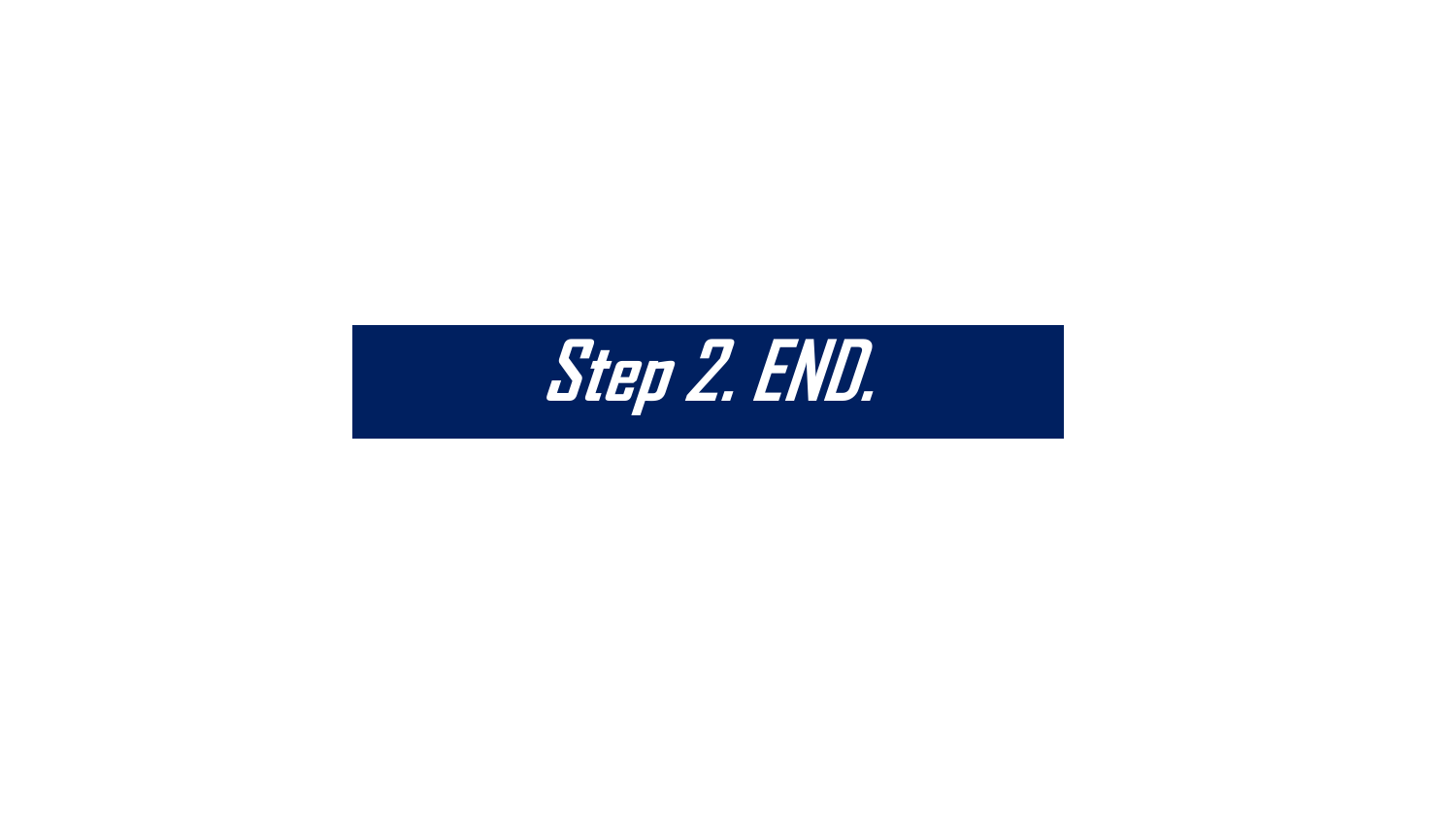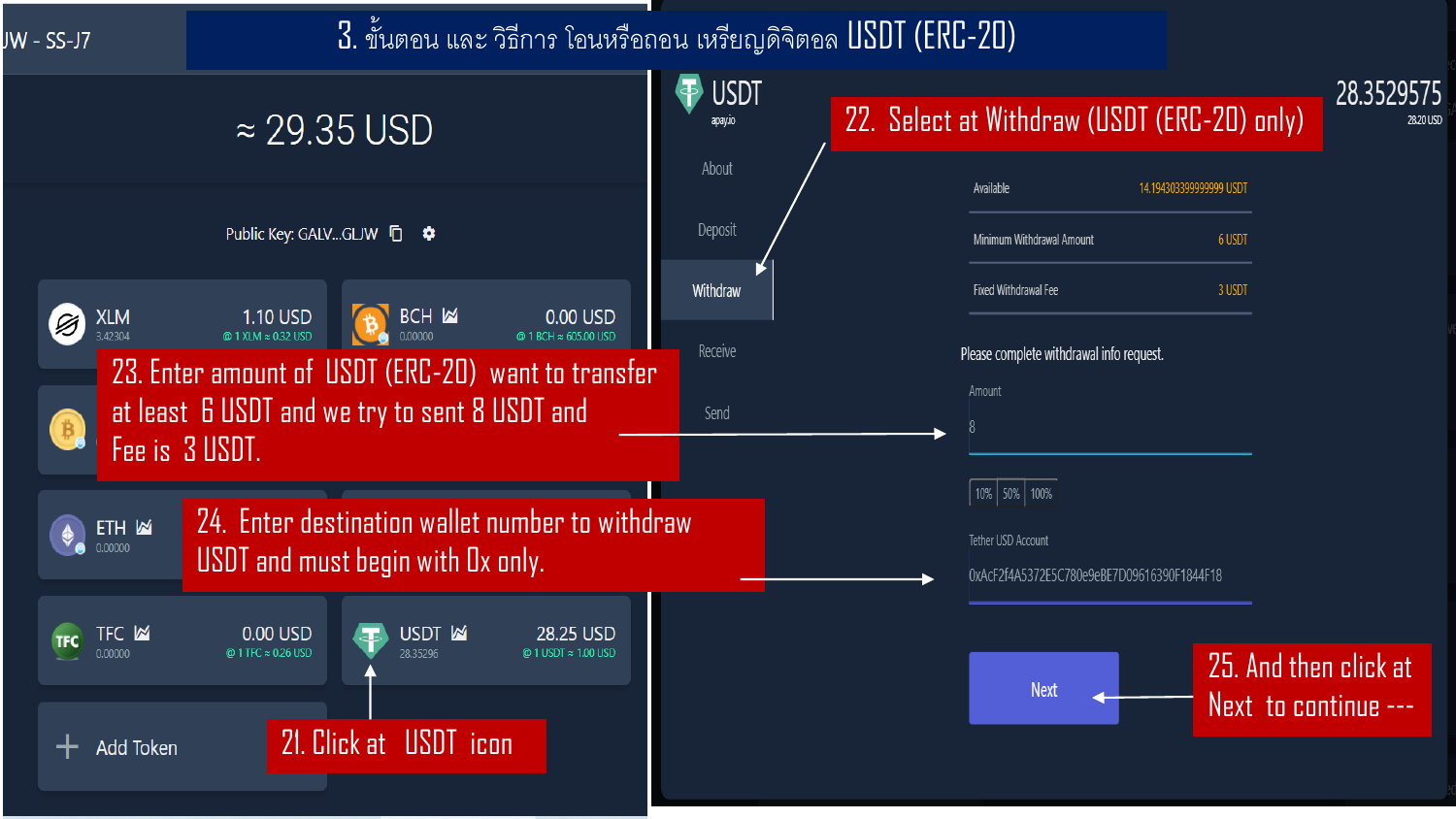